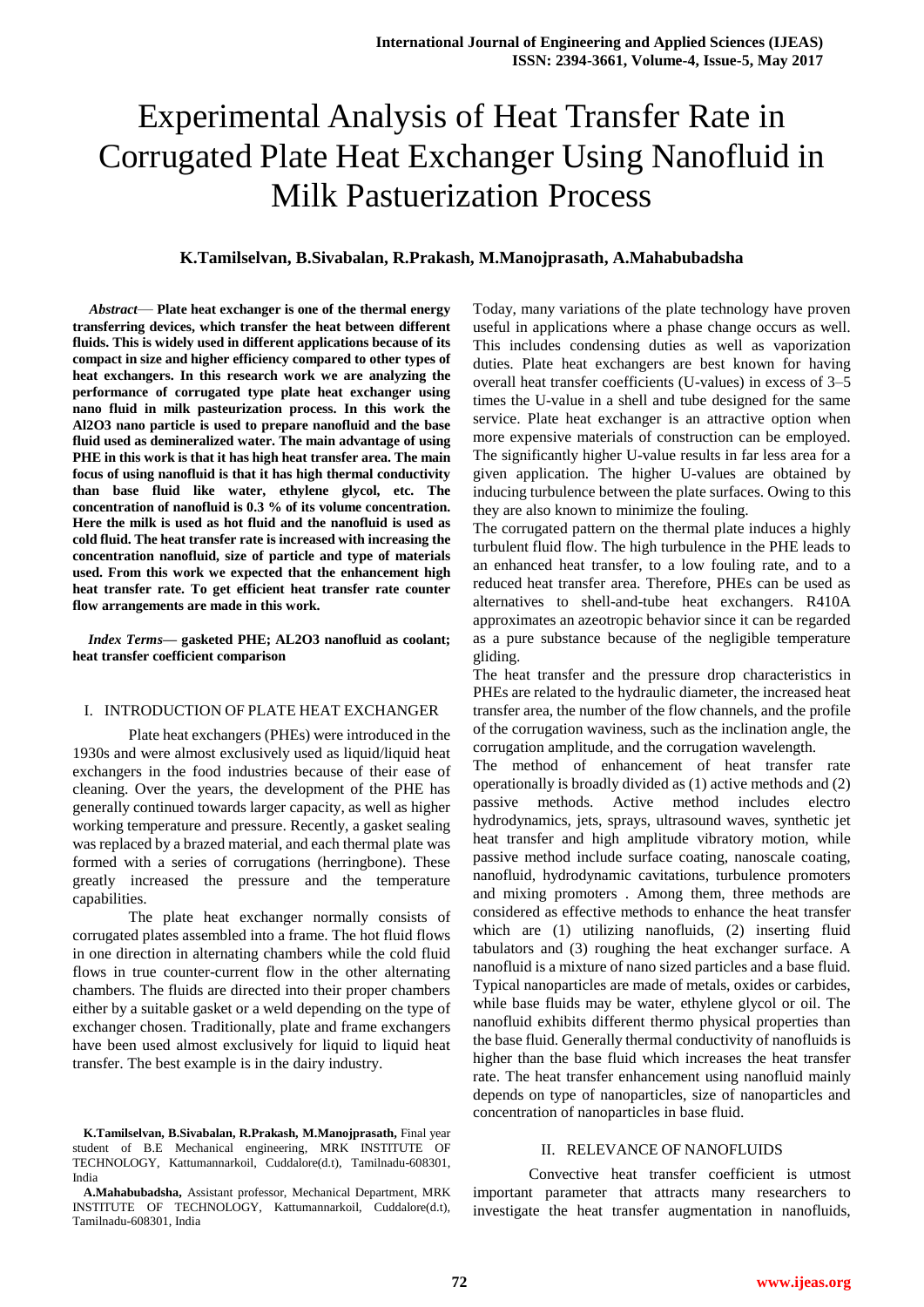# **Experimental Analysis of Heat Transfer Rate in Corrugated Plate Heat Exchanger Using Nanofluid in Milk Pastuerization Process**

relevant to numerous engineering applications such asnuclear systems cooling, chemical process and microelectronics. Owing to improved heat transport properties, nanofluids are believed to be relatively potential fluids that attribute to enhance heat transfer coefficients. However, the additions of nanoparticles merely in the base fluids not impinge on the thermal conductivity but also the viscosity and the specific heat capacity. A few review papers have been discussed on the application of nanofluids in heat exchangers. In present study, we try to particularly review the application of various nanofluids in plate heat exchanger, in more details. However, probably no comprehensive literature available on application of nanofluids particularly in plate heat exchanger much. Moreover, the purpose of this paper is to explain the application of nanofluids in plate heat exchangers based on experimental investigations.

### *2.1. Preparation of nano fluids*

Nanofluids were prepared by two step method in this research work. The concentration is prepared by using magnetic stirrer and ultrasonic bath. First placed the water in a beaker and put the measured amount of nanoparticles in a beaker. Magnetic sterification was allowed for about an hour and then place the beaker in the sonicator bath and sonication process was run for 4-5 hours. At one time only two beakers were placed in a sonicator so that the water level in the sonicator bath did not exceed the upper limit. The techniques used for stabilization and homogenization are mentioned in literature. Small amount of CTAB (Cetyl trimethyammonium bromide) was added to achieve good suspension of nanoparticles. Efforts were made to homogenize the suspension, so that it remained in a stable condition for a long period.

III. EXPERIMENTAL SETUP



The plate heat exchanger is formed up by a set of corrugated metal plates. The corrugated plates are mounted in a frame with a fixed plate on one side and a movable pressure plate and pressed together with tightening bolts. The corrugated plates serve not only to raise the level of turbulence, but also provide numerous supporting points to withstand the pressure difference between the media.

The hot medium may not flow through the apparatus without the cold medium flowing through. This is to prevent damage to the apparatus. In case the cold medium is present but does

not flow while the hot medium is flowing through, the cold medium will start boiling and the apparatus will be damaged. Sudden pressure and temperature changes should be prevented. When a heat exchanger (filled with water or a water mixture) which is not in operation is exposed to temperatures below zero, the plates can become deformed. If a danger of frost occurs, the heat exchanger should be drained completely.

- B. *Parts of plate heat exchangers*
- Frames
- Plates
- ❖ Gaskets
- ❖ Flow Arrangements
- *C. Apparatus*

The setup employed for this experiment is as follows.

1. A stainless steel plate heat exchanger with a facility to measure inlet and outlet temperature of hot and cold fluid with an accuracy of 0.1˚ C.

2. The plates are corrugated, There are a total of 5 plates making 4 chambers for the fluid transport–two for the cold fluid and two for the hot fluid.The total heat transfer area available is equal to that of the number of plates

3. The cold fluid used here is ALUMINIUM OXIDE nanofluid and the hot fluid is milk.

4. A stainless steel insulated tank with a heater to act as a reservoir for the hot fluid.

5. Hot fluid circulation pump is used as 1HP power output and which is have head displacement upto 20m.

6. Cold fluid inlet from the pump which is having 28W output and which having head displacement upto 5m.

7. Four temperature sensors at the inlet and outlet points for each of the two fluids. The hot-fluid inlet wired thermocouple is also a thermostat control, which controls the heater connected to the reservoir by a simple relay mechanism. 8. Rotameters for fluid flow measurements.

# *D. Schematic diagram of experimental setup*



Figure 2. experimental layout of PHE

*E. Selection of material*  Plate Type : VT04 PH K Heat Transfer Area (Total/per unit) :  $0.232 \text{ m}^2$ Number of Plates (Total/per unit) : 7 Plate Thickness : 0.60 mm LMTD : 35.99 K Plate Material : SS 316 Gasket Material/ Gasket Type

# **73 www.ijeas.org**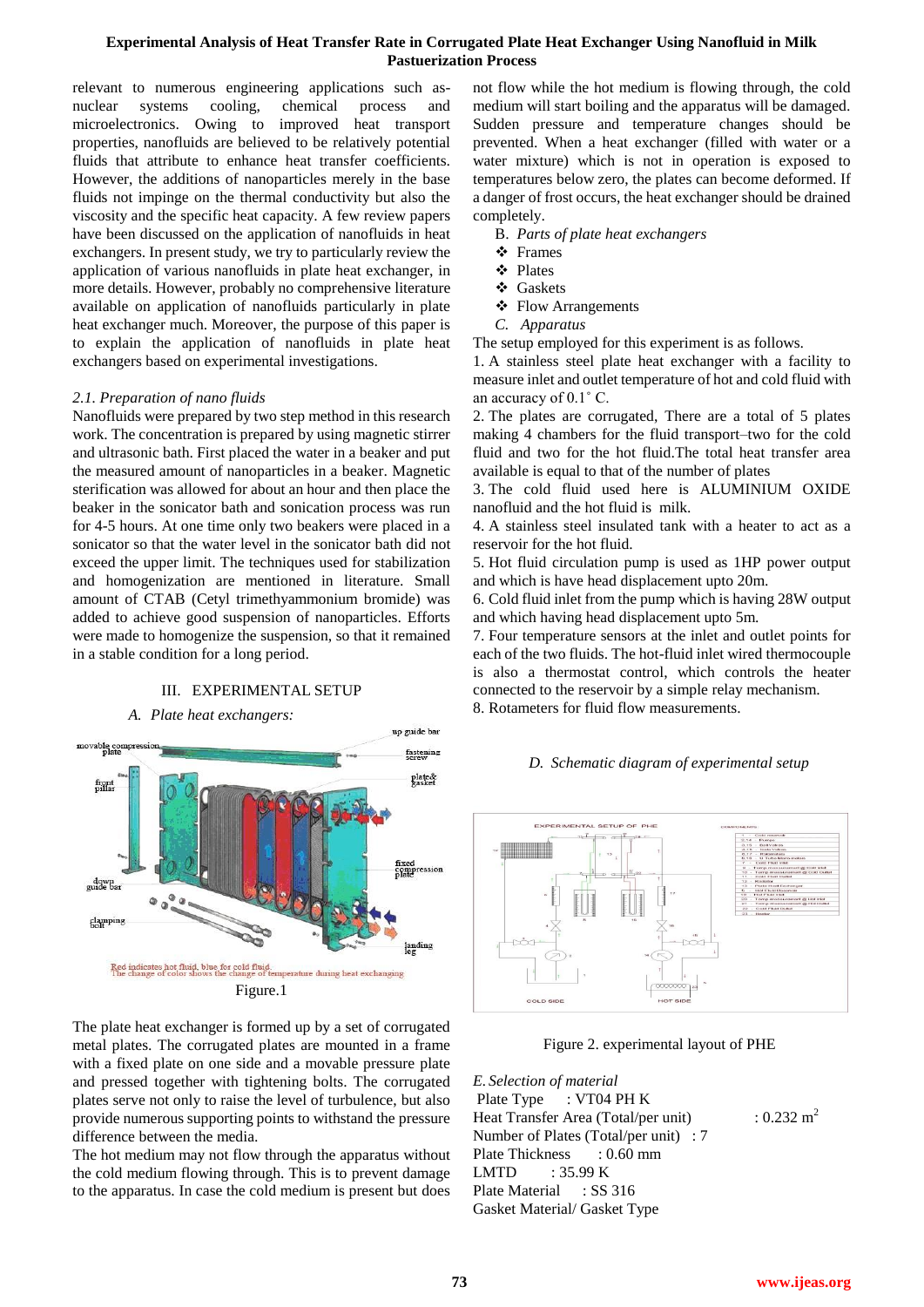: NBR / Glued Internal flow (passes  $\times$  channels): 2 $\times$ 6 No. of Frames : 1 Frame Material : CS-IS 2062 Gr B Surface : Painted FPC 12001

# IV. EXPERIMENTAL OBSERVATION AND CALCULATION

*A. Observation*

*1) aim:*

To determine the overall coefficient of the counter flow plate heat exchanger.

*2) factors influences:*

Over all heat transfer coefficient depends on

- $\triangleright$  Hot fluid temperature
- $\triangleright$  Cold fluid temperature
- $\triangleright$  Flow rate
- $\triangleright$  Properties of fluid

*3) apparatus required:*

- $\triangleright$  Plate heat exchanger
- $\triangleright$  Stop watch
- Volumetric flask or Measuring Jar
- > Rotometer

*4) Properties of Al2o3 nanoparticle:*

- $\bullet$  Size = 50nm
- Specific surface  $=15-20 \text{ m}^2/\text{g}$
- **Density** =  $3890 \text{ kg/m}^3$
- Thermal conductivity  $= 30$  w/m-k
- Specific heat capacity =  $880$  j/kg-k
- Properties of base fluid (water):
- **C**Density = 996 kg/m<sup>3</sup>
- Thermal conductivity  $= 0.6065$  w/m-k
- Specific heat capacity =  $4180$  j/kg-k
- Viscosity =  $7.9779*10^{-4}$  kg/m-s

*Properties of nanofluid:*

- **Density** = 1016.352 kg/m<sup>3</sup>
- Thermal conductivity  $= 1.0085$  w/m-k
- Specific heat capacity =  $4170.1$  j/kg-k
- Viscosity =  $8.0377*10^{-4}$  kg/m-s

*B. formula used*

Calculation steps for nano fluid:

• Concentration of nano fluid:

$$
\phi = \frac{\text{Volume of}}{\text{(Volume of Nanoparticle)}} \times 100
$$
\n
$$
\phi = \frac{\text{(Volume of Nanoparticle)}}{\text{(Volume of Water)}} \times 100
$$

$$
\emptyset = \frac{W_{nanoparticle}}{\frac{W_{nanoparticle}}{\rho_{nanoparticle}} + \frac{W_{water}}{\rho_{water}}} \times 100
$$

Density of nanofluid:

$$
\rho_{nanofluid} = \{ \emptyset \times \rho_{nanoparticle} \} + \{ (1 - \emptyset) \rho_{water} \}
$$

Where,

 $p_{n}$ – density of nanofluid

- $p_f$  density of base fluid
- $p_p$  density of nanoparticle
- ɸ volume concentration
	- Specific heat capacity of nanofluid:

$$
C_{p,nanofluid} = \frac{\left[\emptyset \times \left\{\rho_{nanoparticle} \times \mathcal{C}_{p,nanoparticle}\right\}\right]}{\left.+ (1-\emptyset) \times \left\{\rho_{water} \times \mathcal{C}_{p,water}\right\}\right]}
$$

$$
\rho_{nanofluid}
$$

Where,

 Cpnf -heat capacity of nano fluid  $C_{\text{pf}}$  – heat capacity of base fluid

$$
C_{\text{pp}}
$$
 - heat capacity of nanoparticle

$$
\bullet
$$
 Viscosity of

nanofluid:

 $\overline{\phantom{a}}$ 

$$
u_{nanofluid} = \{1 + (7.3 \times \emptyset) + (123 \times \emptyset^2)\}\mu_{water}
$$

Where,

 $\mu_{\rm nf}$  –viscosity of nanofluid

 $\mu_f$  – viscosity of base fluid

Thermal conductivity of nanofluid:

$$
k_{nanofluid} = \frac{\left[ \begin{array}{c} \{k_{nanoparticle}\} + \{2 \times k_{water}\} \\ + \{2 \times (k_{nanoparticle} - k_{water}) \times \emptyset\} \end{array} \right]}{\left[ \begin{array}{c} \{k_{nanoparticle}\} + \{2 \times k_{water}\} \\ - \{(k_{nanoparticle} - k_{water}) \times \emptyset\} \end{array} \right]}
$$

Where,

 $K_{\text{nf}}$  -thermal conductivity of nanofluid

 $K_f$  – thermal conductivity of base fluid

 $K_p$  –thermal conductivity of nanoparticle

• For hot fluid Nusselt Number  $Nu = 0.023Re^{0.8} Pr^{0.4}$ Over all heat transfer co-efficient  $U = [1/h_i + 1/h_o]^T$ Heat Transfer Rate  $Q = UA \Delta T_m$ • For cold fluid Density of nano fluid  $\mathcal{P}nf=(1-\phi) \mathcal{p}f + \phi \mathcal{p}p$  1 Cpnf is the nanofluid heat capacity Cpnf =  $(1-\phi)$  Cpf + ɸ Cpp 2 Q is the rate of heat transfer  $Q = mCp (T1-T2)$ 

### V. RESULTS AND DISCUSSION

To evaluate the accuracy of measurements experimental system has been tested with demineralised water before measuring the heat transfer characteristics of nanofluid at a